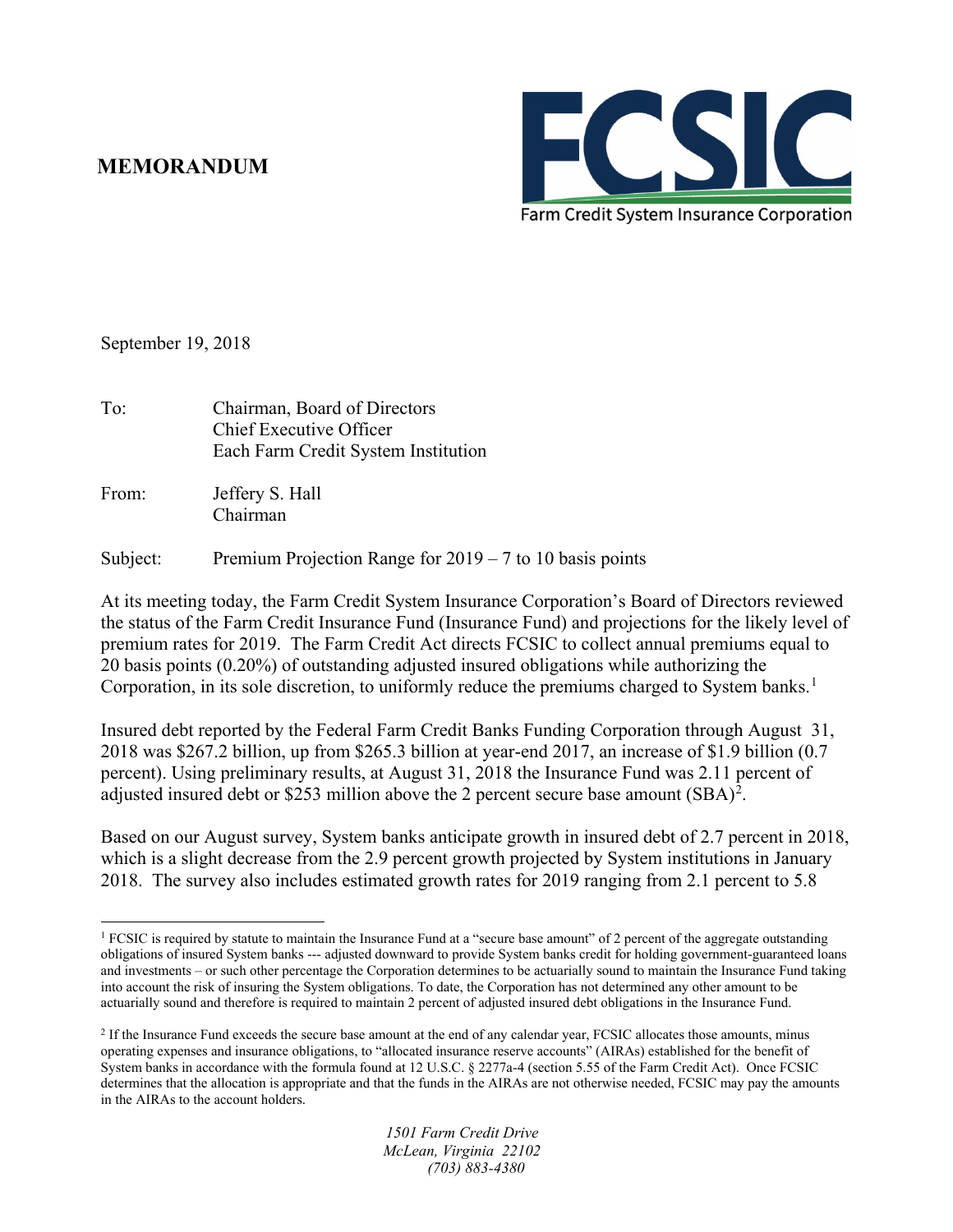percent, with a weighted average growth estimate of 3.3 percent. We note, however, that growth in insured debt has averaged 6.16 percent annually from 2013 through 2017, with growth in nearly every month from September through December.

The Board considers the following factors in setting premiums:

- Current level of the Insurance Fund and projections for growth in insured obligations;
- Likelihood and probable amount of any losses to the Insurance Fund;
- Financial condition of the Farm Credit System banks and associations;
- Health and prospects for the agricultural economy; and,
- Risks in the financial environment that could cause problems, including volatility of interest rates, increased competition, and use of sophisticated investment securities and derivatives.

The Corporation's June 2018 quarterly allowance for loss review for all banks and associations concluded that no losses to the Insurance Fund were probable at this time. Overall, the System remains fundamentally safe and sound and liquidity risk to the Insurance Fund remains low. The current agricultural lending environment is increasingly competitive and earnings may diminish as net interest margin compresses. Credit quality ratios remain strong overall and FCSIC staff believes the System is well-positioned to appropriately adjust to changes in its operating environment to remain competitive and profitable in 2018 and 2019.

We anticipate that insured debt outstanding will continue to grow in 2018; however, the Insurance Fund may be above the SBA at year-end. After all year-end results are finalized, including System institutions reporting on their condition and performance, and any excess in the Insurance Fund is transferred to the AIRAs, the Board will consider exercising its authority under the statute to make payments from the AIRAs (see footnote 2).

Because we anticipate that in the beginning of 2019 the SBA percentage will be at the statutory 2 percent, the Board of Directors believes that, for planning purposes, it would be prudent for System banks to anticipate a premium rate of between 7 and 10 basis points to cover growth in insured debt for 2019. Also, the assessment of an additional 10 basis points for nonaccrual loans and other-thantemporarily impaired investments will likely be continued.

The Board of Directors will make the premium decision for 2019 at its January meeting. At that time, the Board will take into account updated information on insured debt growth, projected growth and all of the other relevant factors affecting the System banks in determining premium rates.

If you have any questions concerning this matter please contact FCSIC's Chief Financial Officer, Andrew Grimaldi, at grimaldia@ fcsic.gov or (703) 883-4383.

Attachment: Trend of Secure Base Percentage